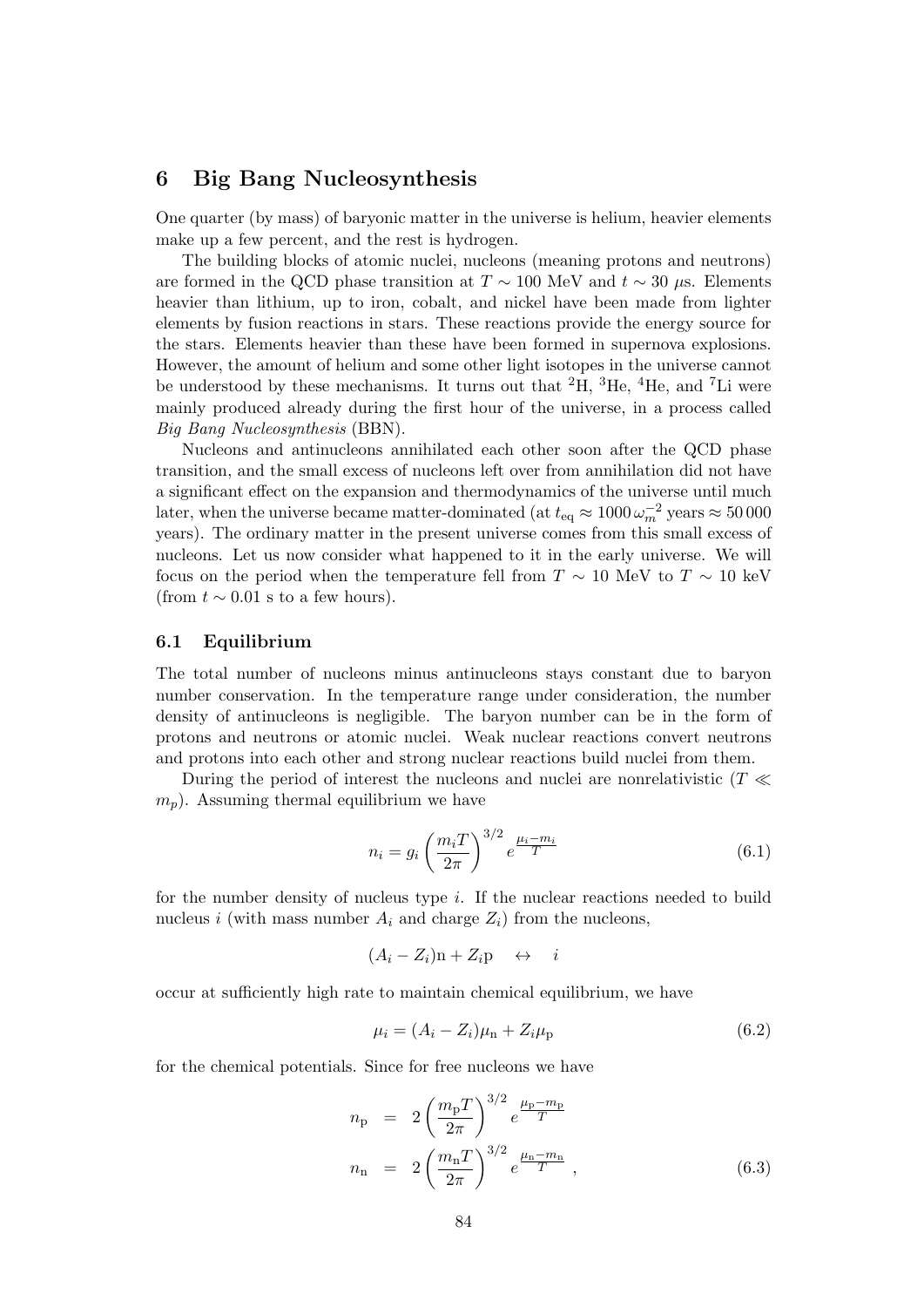| $\frac{A}{Z}i$  | $B_i$               | $q_i$ |
|-----------------|---------------------|-------|
| $^{2}$ H        | $2.22\text{ MeV}$   | 3     |
| ${}^{3}H$       | 8.48 MeV            | 2     |
| $\rm ^3He$      | 7.72 MeV            | 2     |
| $^{4}$ He       | $28.3~\mathrm{MeV}$ | 1     |
| 12 <sub>C</sub> | 92.2~MeV            | 1     |

Table 1. Some of the lightest nuclei and their binding energies.

we can express  $n_i$  in terms of the neutron and proton densities,

$$
n_i = g_i A_i^{\frac{3}{2}} 2^{-A_i} \left(\frac{2\pi}{m_{\rm N}T}\right)^{\frac{3}{2}(A_i-1)} n_{\rm p}^{Z_i} n_{\rm n}^{A_i - Z_i} e^{B_i/T} , \qquad (6.4)
$$

where

$$
B_i \equiv Z_i m_{\rm p} + (A_i - Z_i) m_{\rm n} - m_i \tag{6.5}
$$

is the binding energy of the nucleus. Here we have approximated  $m_p \approx m_n \approx m_i/A$ outside the exponent, and denoted it by  $m_N$  ("nucleon mass").

The different number densities add up to the total baryon number density

$$
\sum A_i n_i = n_B . \t\t(6.6)
$$

The baryon number density  $n_B$  we get from the photon density

$$
n_{\gamma} = \frac{2}{\pi^2} \zeta(3) T^3 \tag{6.7}
$$

and the baryon/photon -ratio

$$
\frac{n_B}{n_\gamma} = \frac{g_{\ast s}(T)}{g_{\ast s}(T_0)} \eta \tag{6.8}
$$

as

$$
n_B = \frac{g_{*s}(T)}{g_{*s}(T_0)} \eta \frac{2}{\pi^2} \zeta(3) T^3.
$$
\n(6.9)

After electron-positron annihilation  $g_{*s}(T) = g_{*s}(T_0)$  and  $n_B = \eta n_\gamma$ . Here  $\eta$  is the *present baryon/photon ratio*. It can be estimated from various observations, and it is about  $6 \times 10^{-10}$ .

For temperatures  $m_N \gg T \gtrsim B_i$  we have

$$
(m_N T)^{3/2} \gg T^3 \gg n_B > n_p, n_n
$$

and thus (6.4) implies that

$$
n_i \ll n_{\rm p}, n_{\rm n}
$$

for  $A_i > 1$ . Thus initially there are only free neutrons and protons in large numbers.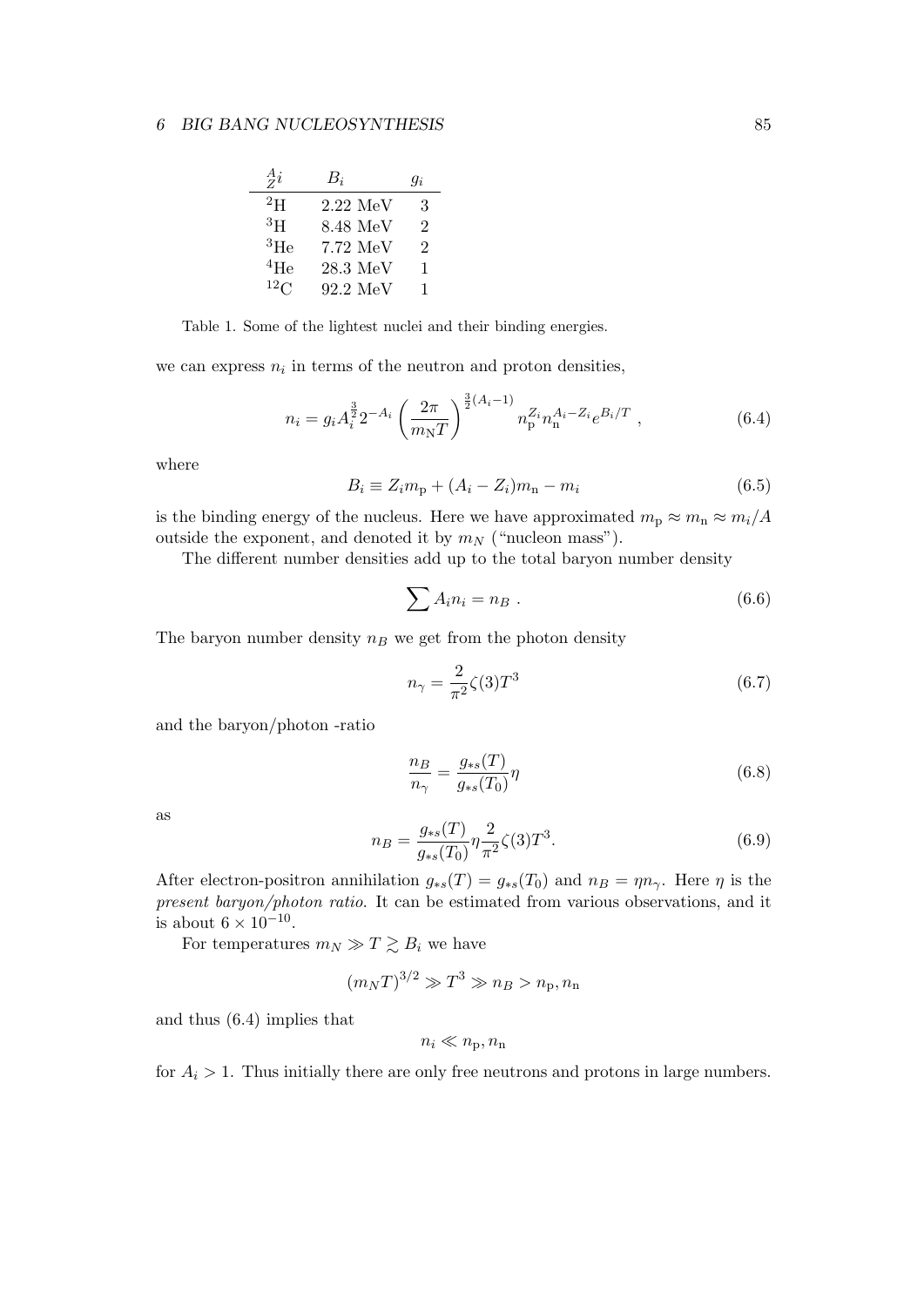#### **6.2 Neutron-proton ratio**

What can we say about  $n_p$  and  $n_n$ ? Protons and neutrons are converted into each other by the weak interaction in the reactions

$$
n + \nu_e \leftrightarrow p + e^-
$$
  
\n
$$
n + e^+ \leftrightarrow p + \bar{\nu}_e
$$
  
\n
$$
n \leftrightarrow p + e^- + \bar{\nu}_e.
$$
  
\n(6.10)

If these reactions are in equilibrium, we have  $\mu_n + \mu_{\nu_e} = \mu_p + \mu_e$ , and the neutron/proton ratio is

$$
\frac{n_n}{n_p} \equiv \frac{n}{p} = e^{-Q/T + (\mu_e - \mu_{\nu_e})/T} \;, \tag{6.11}
$$

where  $Q \equiv m_n - m_p = 1.293$  MeV.

We need now some estimate of the chemical potentials of electrons and electron neutrinos. The universe is electrically neutral, so the number of electrons (or *n*<sub>e</sub>− −  $n_{e+}$ ) equals the number of protons, and  $\mu_e$  can be calculated exactly in terms of *η* and *T*. We leave the exact calculation as an exercise, but give below a rough estimate for the ultrarelativistic limit  $(T \gg m_e)$ :

$$
n_{\rm e^{-}} - n_{\rm e^{+}} = \frac{2T^3}{6\pi^2} \left[ \pi^2 \frac{\mu_{\rm e}}{T} + \left(\frac{\mu_{\rm e}}{T}\right)^3 \right] = n_{\rm p}^* < n_{\rm B} \approx \eta n_{\gamma} = \eta \frac{2}{\pi^2} \zeta(3) T^3. \tag{6.12}
$$

Here  $n_p^*$  includes the protons inside nuclei. Since  $\eta$  is small,  $\mu \ll T$ , and we can drop the  $(\mu/T)^3$  term to get

$$
\frac{\mu_e}{T} \lesssim \frac{6}{\pi^2} \zeta(3)\eta. \tag{6.13}
$$

Thus  $\mu_e/T \sim \eta \sim 10^{-9}$ . The nonrelativistic limit can be dealt with in a similar manner. It turns out that  $\mu_e$  rises as *T* falls, and somewhere between  $T = 30 \text{ keV}$ and  $T = 10$  keV  $\mu_e$  becomes larger than *T*, and, in fact, comparable to  $m_e$ .

For  $T \gtrsim 30$  keV,  $\mu_e \ll T$ , and we can drop  $\mu_e$  in (6.11).

Since we have not measured the cosmic neutrino background (and probably will not do so in the foreseeable future, as neutrinos interact so weakly), we don't know the neutrino chemical potentials. Usually it is *assumed* that the neutrino asymmetry is small, like the baryon asymmetry, so that  $|\mu_{\nu_e}| \ll T$ . The observational upper limit from BBN is  $|\mu_{\nu_e}|/T \leq 0.056$ ; if neutrinos are their own antiparticles, their chemical potentials are exactly zero. Thus, we ignore both  $\mu_e$  and  $\mu_{\nu_e}$  and get the equilibrium neutron/proton ratio

$$
\frac{n}{p} = e^{-Q/T} . \t\t(6.14)
$$

(This is not valid for  $T \leq 30$  keV, since then  $\mu_e$  is no longer small, but we will use this formula only at higher temperatures.)

We can thus express the number densities of all nuclei in terms of the free proton number density  $n_p$ , as long as chemical equilibrium holds.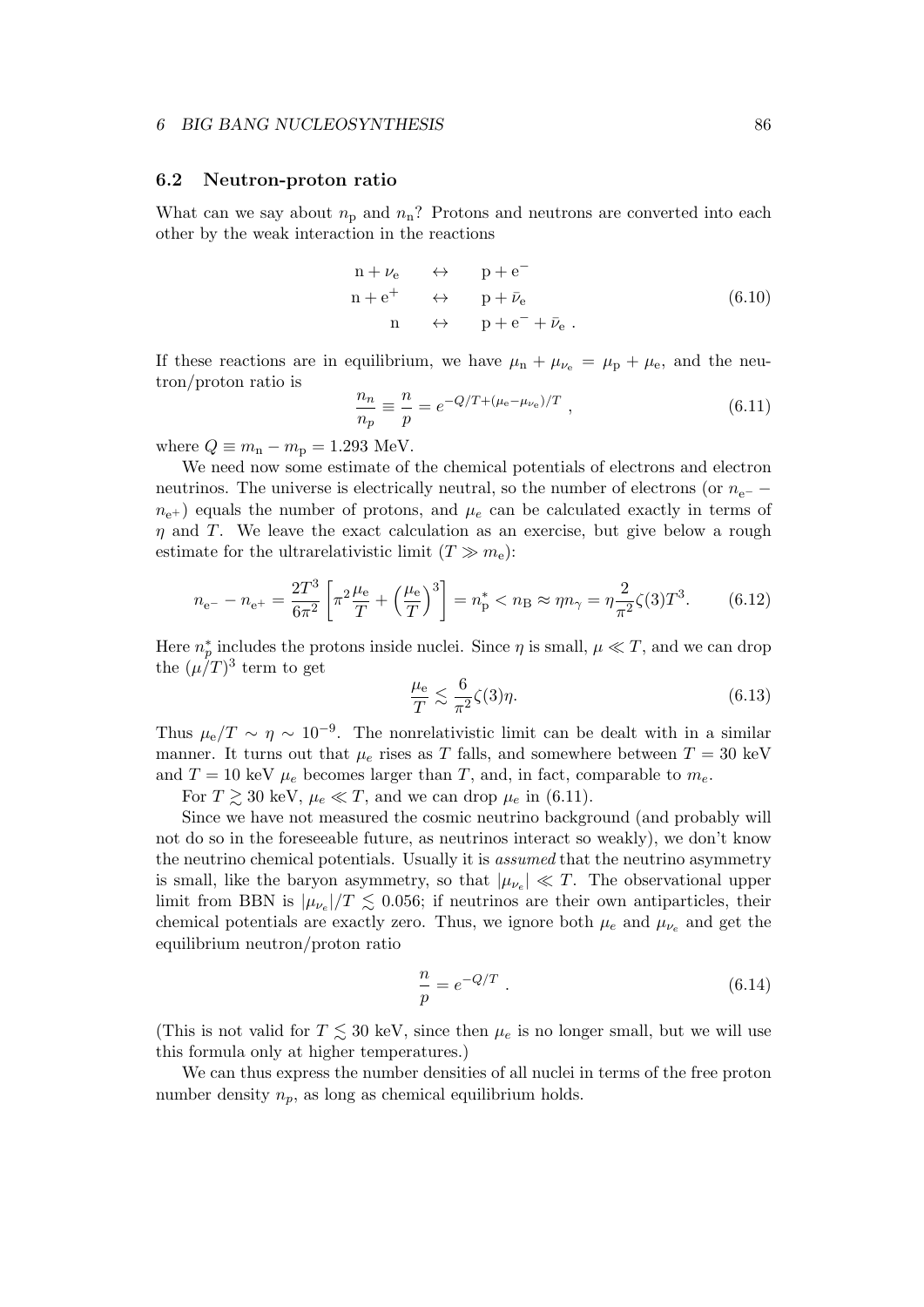# **6.3 Bottlenecks**

We define the *mass fraction* of nucleus *i* as

$$
X_i \equiv \frac{A_i n_i}{n \text{B}}.\tag{6.15}
$$

Since

$$
n_{\rm B} = \sum_{i} A_i n_i,\tag{6.16}
$$

(where the sum includes protons and neutrons), we have  $\sum X_i = 1$ .

Using also the normalisation condition<sup>1</sup> (6.16)), or  $\sum_i X_i = 1$ , we get all equilibrium abundances as a function of *T* (they also depend on the value of the parameter *η*). There are two items to note:

- 1. The normalisation condition (6.16) includes all nuclei up to uranium and beyond. Thus we would get a huge polynomial equation from which to solve *Xp*.
- 2. In practice we don't have to care about the first item, since as the temperature falls the nuclei no longer follow their equilibrium abundances. The reactions are in equilibrium only at high temperatures, when the other equilibrium abundances except  $X_p$  and  $X_n$  are small, and we can use the approximation  $X_n + X_p = 1.$

In the early universe the baryon density is too low and the time available is too short for reactions involving three or more incoming nuclei to occur at any appreciable rate. The heavier nuclei have to be built sequentially from lighter nuclei in two-particle reactions, so deuterium is formed first in the reaction

$$
n + p \quad \rightarrow \quad d + \gamma.
$$

Only when deuterium nuclei are available can helium nuclei be formed, and so on. This process has "bottlenecks": the lack of sufficient densities of lighter nuclei hinders the production of heavier nuclei, and prevents them from following their equilibrium abundances.

As the temperature falls, the equilibrium abundances rise fast. They become large later for nuclei with small binding energies. Since deuterium is formed directly from neutrons and protons it can follow its equilibrium abundance as long as there are large numbers of free neutrons available. Since the deuterium binding energy is rather small, the deuterium abundance becomes large rather late (at *T <* 100 keV). Therefore heavier nuclei with larger binding energies, whose equilibrium abundances would become large earlier, cannot be formed. This is the *deuterium bottleneck*. Only when there is enough deuterium ( $X_d \sim 10^{-3}$ ) can helium be produced in large numbers.

The nuclei are positively charged so they repel each other electromagnetically. The nuclei need large kinetic energies to overcome this *Coulomb barrier* and get within the range of the strong interaction. Thus the cross sections for these fusion

<sup>&</sup>lt;sup>1</sup>For  $n_p$  and  $n_n$  we know just their ratio, since we do not know  $\mu_p$  and  $\mu_n$ , only that  $\mu_p = \mu_n$ . Therefore this extra equation is needed to solve all *ni*.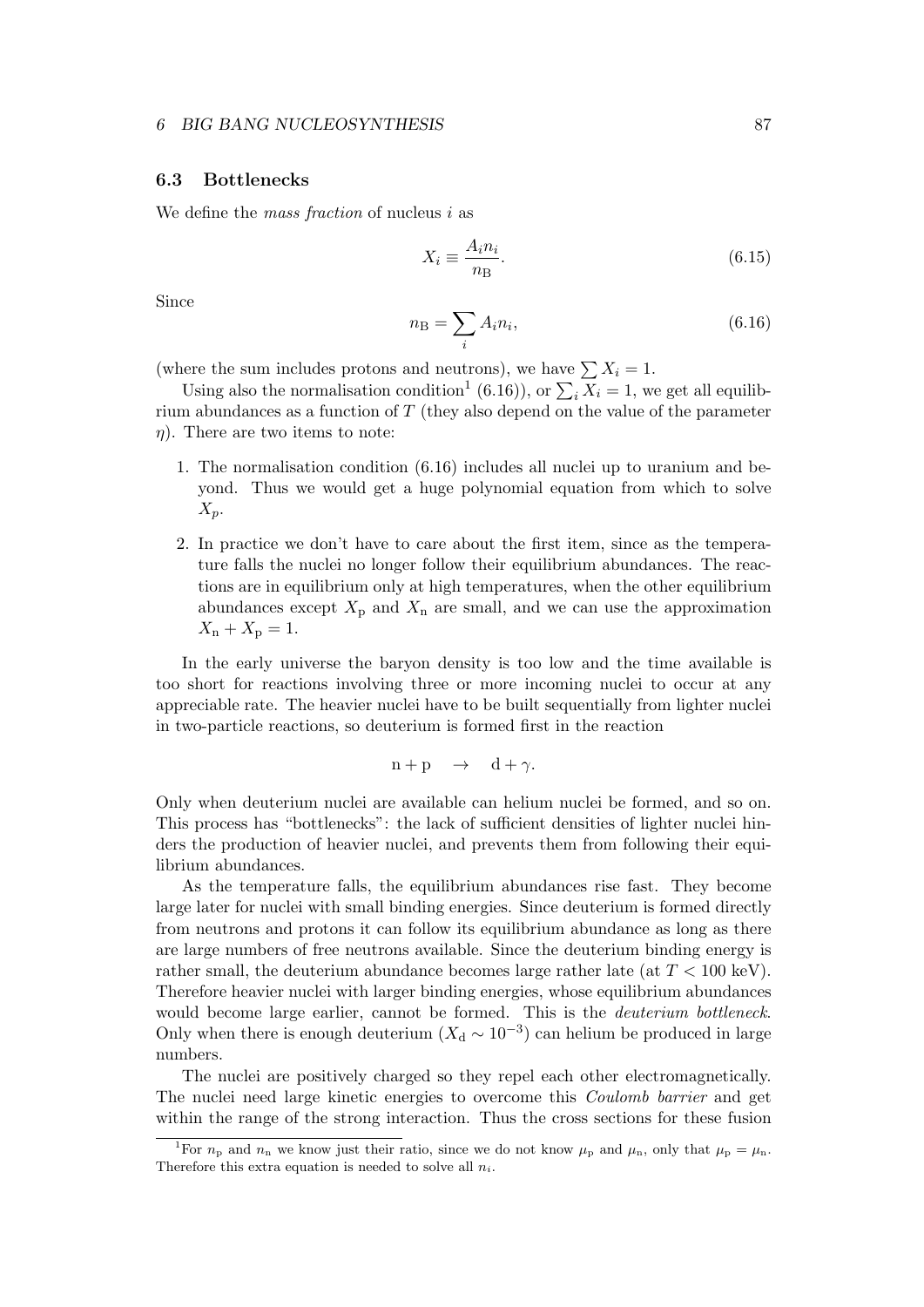reactions fall rapidly with energy and the nuclear reactions freeze out when the temperature falls below  $T \sim 30$  keV. Thus there is less than one hour available for nucleosynthesis. Because of the short time available and additional bottlenecks (e.g. there are no stable nuclei with  $A = 8$ ), only very small amounts of elements heavier than helium are formed.

# **6.4 Calculation of the helium abundance**

Let us now calculate the numbers. For  $T > 0.1$  MeV, we still have  $X_n + X_p \approx 1$ , so the equilibrium abundances are

$$
X_{\rm n} = \frac{e^{-Q/T}}{1 + e^{-Q/T}} \qquad \text{and} \qquad X_{\rm p} = \frac{1}{1 + e^{-Q/T}}.\tag{6.17}
$$

Nucleons follow these equilibrium abundances until neutrinos decouple at  $T_D \sim$ 0.8 MeV, shutting off the weak  $n \leftrightarrow p$  reactions. After this, free neutrons decay, so

$$
X_{\rm n}(t) = X_{\rm n}(t_{\rm dec})e^{-(t - t_{\rm dec})/\tau_{\rm n}}, \qquad (6.18)
$$

where  $\tau_n = 880.2 \pm 1.0$  s is the mean lifetime of a free neutron<sup>2</sup>. (The half-life is  $\tau_{1/2} = (\ln 2)\tau_{\text{n}}$ .) In reality, the decoupling and thus the shift from behaviour (6.17) to behaviour (6.18) is not instantaneous, but an approximation where one takes it to be instantaneous at time  $t_{\text{dec}}$  when  $T_{\text{dec}} = 0.8 \text{ MeV}$ , so  $X_{\text{n}}(t_{\text{dec}}) = 0.1657$ , gives a fairly accurate final result.

The equilibrium mass fractions are, from (6.4),

$$
X_i = \frac{1}{2} X_p^{Z_i} X_n^{A_i - Z_i} g_i A_i^{\frac{5}{2}} \epsilon^{A_i - 1} e^{B_i/T}
$$
 (6.19)

where

$$
\epsilon = \frac{1}{2} \left( \frac{2\pi}{m_{\rm N}T} \right)^{3/2} n_{\rm B} = \frac{1}{\pi^2} \zeta(3) \left( \frac{2\pi T}{m_{\rm N}} \right)^{3/2} \frac{g_{*s}(T)}{g_{*s}(T_0)} \eta \sim \left( \frac{T}{m_{\rm N}} \right)^{3/2} \eta.
$$

The factors which change rapidly with *T* are  $\epsilon^{A_i-1}e^{B_i/T}$ . For temperatures  $m_N \gg$  $T \gg B_i$  we have  $e^{B_i/T} \sim 1$  and  $\epsilon \ll 1$ . Thus  $X_i \ll 1$  for others  $(A_i > 1)$  than protons and neutrons. As temperature falls,  $\epsilon$  becomes even smaller and at  $T \sim B_i$ we have  $X_i \ll 1$  still. The temperature has to fall below  $B_i$  by a large factor before the factor  $e^{B_i/T}$  wins and the equilibrium abundance becomes large.

Deuterium has  $B_d = 2.22$  MeV, so we get  $\epsilon e^{B_d/T} = 1$  at  $T_d = 0.06$  MeV–0.07 MeV (assuming  $\eta = 10^{-10} - 10^{-9}$ ), so the deuterium abundance becomes large close to this temperature. Since <sup>4</sup>He has a much higher binding energy,  $B_4 = 28.3$ MeV, the corresponding situation  $\epsilon^3 e^{B_4/T} = 1$  occurs at a higher temperature  $T_4 \sim$ 0*.*3 MeV. But we noted earlier that only deuterium stays close to its equilibrium abundance once it gets large. Helium begins to form only when there is sufficient deuterium available, in practice slightly above  $T<sub>d</sub>$ . Helium then forms rapidly. The available number of neutrons sets an upper limit to  ${}^{4}$ He production. Since helium

<sup>&</sup>lt;sup>2</sup>The error bar may not be an accurate reflection of the uncertainty in the neutron lifetime, as there are large differences between measurements, and the preferred value has changed annually at the percent level, e.g. the shift from 2010 to 2012 was 5.6 seconds. This is the current best estimate, from 2017 [1].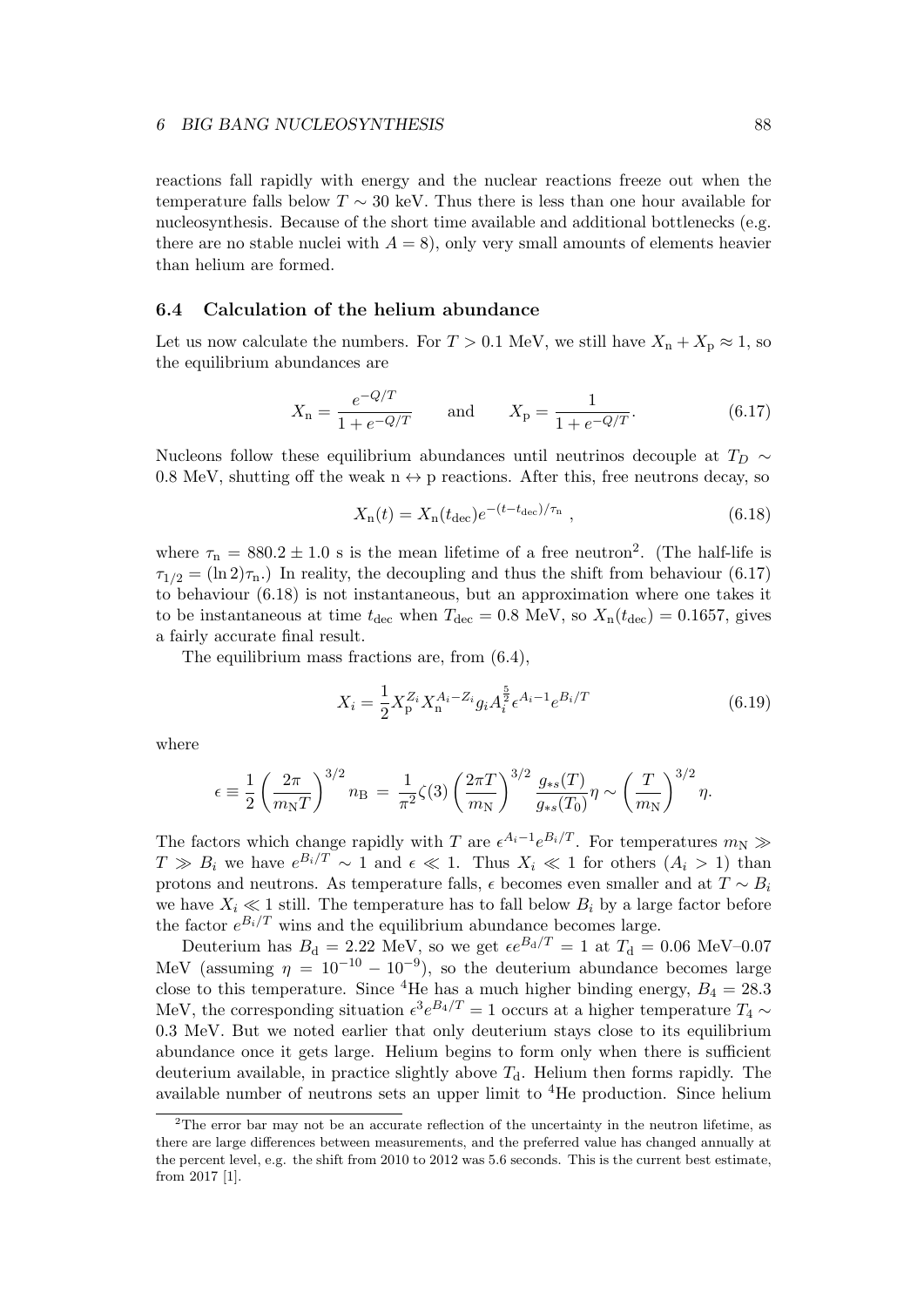#### *6* BIG BANG NUCLEOSYNTHESIS 89

has the highest binding energy per nucleon (of all isotopes below  $A = 12$ ), almost all neutrons end up in  ${}^{4}$ He, and only small amounts of the other light isotopes,  ${}^{2}$ H,  ${}^{3}$ H,  ${}^{3}$ He,  ${}^{7}$ Li, and  ${}^{7}$ Be, are produced.

The Coulomb barrier shuts off the nuclear reactions before there is time for heavier nuclei  $(A > 8)$  to form. We get a fairly good approximation for <sup>4</sup>He production by assuming instantaneous nucleosynthesis at  $T = T_{\text{ns}} \sim 1.1 T_{\text{d}} \sim 70 \text{ keV}$ , with all neutrons ending up in <sup>4</sup>He, so that

$$
X_4 \approx 2X_n(T_{\text{ns}}) \tag{6.20}
$$

After electron-positron annihilation ( $T \ll m_e = 0.511$  MeV) the time-temperature relation is

$$
t \approx \frac{2.42}{\sqrt{g_*}} \left(\frac{T}{\text{MeV}}\right)^{-2} \text{s} ,\qquad (6.21)
$$

where  $g_* = 3.363$ . Since most of the time in  $T = 0.8$  MeV–0.07 MeV is spent at the lower part of this temperature range, this formula gives a good approximation for the time,

$$
t_{\rm ns} - t_{\rm dec} = 267 \text{ s} \qquad \text{(in reality 264.3 s)}.
$$

Thus we get for the final <sup>4</sup>He abundance

$$
X_4 = 2X_n(t_{\text{dec}})e^{-(t_{\text{ns}} - t_{\text{dec}})/\tau_n} = 24.5\,\,\%,\tag{6.22}
$$

Accurate numerical calculations, using the reaction rates of the relevant weak and strong reaction rates give  $X_4 = 21-26$  % (for  $\eta = 10^{-10} - 10^{-9}$ ).

This calculation of the helium abundance *X*<sup>4</sup> involves a bit of cheating in the sense that we have used results of accurate numerical calculations to infer that we need to use  $T = 0.8$  MeV as the neutrino decoupling temperature, and  $T_{\text{ns}} = 1.1T_{\text{d}}$ as the "instantaneous nucleosynthesis" temperature, to best approximate the correct behaviour. However, it gives us a quantitative description of what is going on, and an understanding of how the helium yield depends on various things.

**Exercise:** Using the preceding calculation, find the dependence of  $X_4$  on  $\eta$ , i.e., calculate *dX*4*/dη*.

## **6.5 Why so late?**

Let us return to the question of why the temperature has to fall so much below the binding energy before the equilibrium abundances become large. From the energetics we might conclude that when typical kinetic energies,  $\langle E_k \rangle \approx \frac{3}{2}T$ , are smaller than the binding energy, it would be easy to form nuclei but difficult to break them. Above we saw that the smallness of the factor  $\epsilon \sim (T/m_N)^{3/2}\eta$  is the reason why this is not so. Here  $\eta \sim 10^{-9}$  and  $(T/m_N)^{3/2} \sim 10^{-6}$  (for  $T \sim 0.1$  MeV). The main culprit is thus the small baryon/photon ratio. Since there are  $10<sup>9</sup>$  photons for each baryon, there is a sufficient amount of photons who can disintegrate a nucleus in the high-energy tail of the photon distribution, even at rather low temperatures. We can also express this result in terms of entropy. A high photon/baryon ratio corresponds to a high entropy per baryon. High entropy favours free nucleons.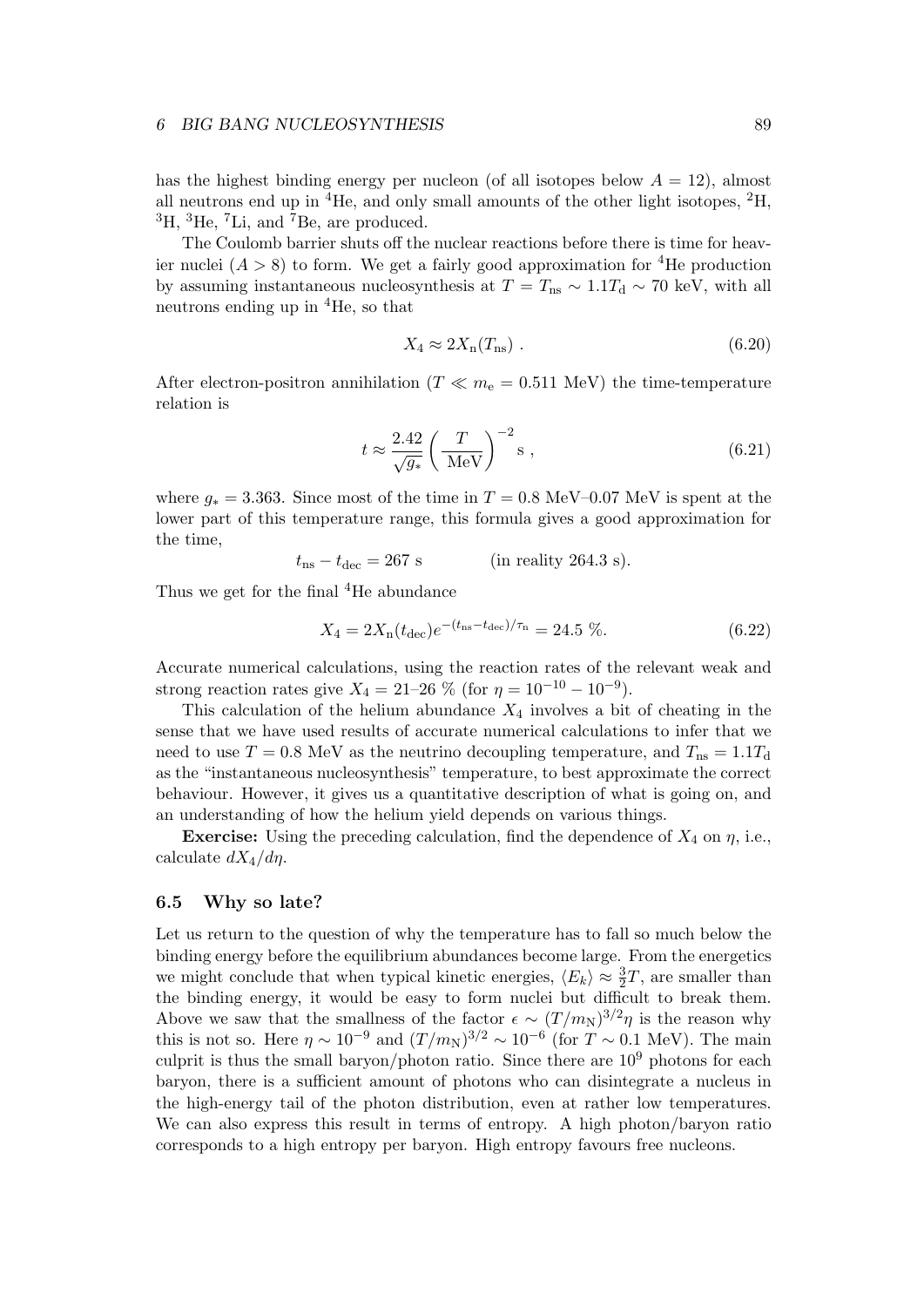#### **6.6 The most important reactions**

In reality, neither neutrino decoupling nor nucleosynthesis are instantaneous processes. Accurate results require a rather large numerical computation where one uses the cross sections of all the relevant weak and strong interactions. These cross sections are energy-dependent. Integrating them over the energy and velocity distributions and multiplying with the relevant number densities leads to temperaturedependent reaction rates. The most important reactions are the weak  $n \leftrightarrow p$  reactions  $(6.10)$  and the following strong reactions<sup>3</sup> (see also Fig. 1):

| $p + n$                             | $\rightarrow$ | <sup>2</sup> H + $\gamma$   |
|-------------------------------------|---------------|-----------------------------|
| $^{2}H + p$                         | $\rightarrow$ | ${}^{3}\text{He} + \gamma$  |
| $^{2}H + ^{2}H$                     | $\rightarrow$ | $^3H$ + p                   |
| $^{2}$ H<br>$+{}^{2}H$              | $\rightarrow$ | ${}^{3}$ He + n             |
| $n + {}^{3}_2$ He                   | $\rightarrow$ | ${}^{3}H$ + p               |
| $p + {}^{3}H$                       | $\rightarrow$ | <sup>4</sup> He + $\gamma$  |
| $^{2}H + ^{3}H$                     | $\rightarrow$ | $4$ He + n                  |
| $^{2}H + ^{3}He$                    | $\rightarrow$ | ${}^4\text{He} + \text{p}$  |
| ${}^{4}\text{He} + {}^{3}\text{He}$ | $\rightarrow$ | $7Be + \gamma$              |
| ${}^4\text{He} + {}^3\text{H}$      | $\rightarrow$ | <sup>7</sup> Li + $\gamma$  |
| $^7Be + n$                          | $\rightarrow$ | ${}^{7}$ Li + p             |
| ${}^{7}Li + p$                      | $\rightarrow$ | $^4\text{He} + ^4\text{He}$ |
|                                     |               |                             |

<sup>3</sup>The reaction chain that produces helium from hydrogen in BBN is not the same that occurs in stars. The conditions in stars are different: on the one hand, there are no free neutrons and the temperatures are lower, but on the other hand the densities are higher and there is more time available. In addition, second generation stars contain heavier nuclei (C,N,O) that act as catalysts in helium production. Some of the most important reaction chains in stars are [Karttunen et al: Fundamental Astronomy, p. 251] :

1. The proton-proton chain

$$
p + p \rightarrow {}^{2}H + e^{+} + \nu_{e}
$$
  
\n
$$
{}^{2}H + p \rightarrow {}^{3}He + \gamma
$$
  
\n
$$
{}^{3}He + {}^{3}He \rightarrow {}^{4}He + p + p,
$$

2. and the CNO-chain

 $^{12}C + p \rightarrow {^{13}N + \gamma}$ <br> $^{13}N \rightarrow {^{13}C + \rho}$  $\label{eq:13} \begin{aligned} ^{13}\text{C} + \text{e}^+ + \nu_\text{e} \\ ^{14}\text{N} + \gamma \end{aligned}$  $^{13}C + p \rightarrow {^{14}N + \gamma}$ <br>  $^{14}N + p \rightarrow {^{15}O + \gamma}$ <sup>14</sup>N + p<br><sup>15</sup>O  $^{15}$ O  $\rightarrow$   $^{15}$ N + e<sup>+</sup> +  $\nu_e$ <br>  $^{15}$ N + p  $\rightarrow$   $^{12}$ C + <sup>4</sup>He.  $^{12}$ C +  $^{4}$ He.

The cross section of the direct reaction  $d+d \rightarrow {}^4He + \gamma$  is small (i.e. the <sup>3</sup>H + p and <sup>3</sup>He + n channels dominate  $d+d \rightarrow$ ), and it is not important in either context.

The triple- $\alpha$  reaction <sup>4</sup>He + <sup>4</sup>He + <sup>4</sup>He  $\rightarrow$  <sup>12</sup>C, responsible for carbon production in stars, is also not important during big bang, since the density is not sufficiently high for three-particle reactions to occur (the three <sup>4</sup>He nuclei would need to come within the range of the strong interaction within the lifetime 2.6×10<sup>−16</sup> s of the intermediate state <sup>8</sup>Be). Exercise: calculate the number and mass density of nucleons at  $T = 1$  MeV.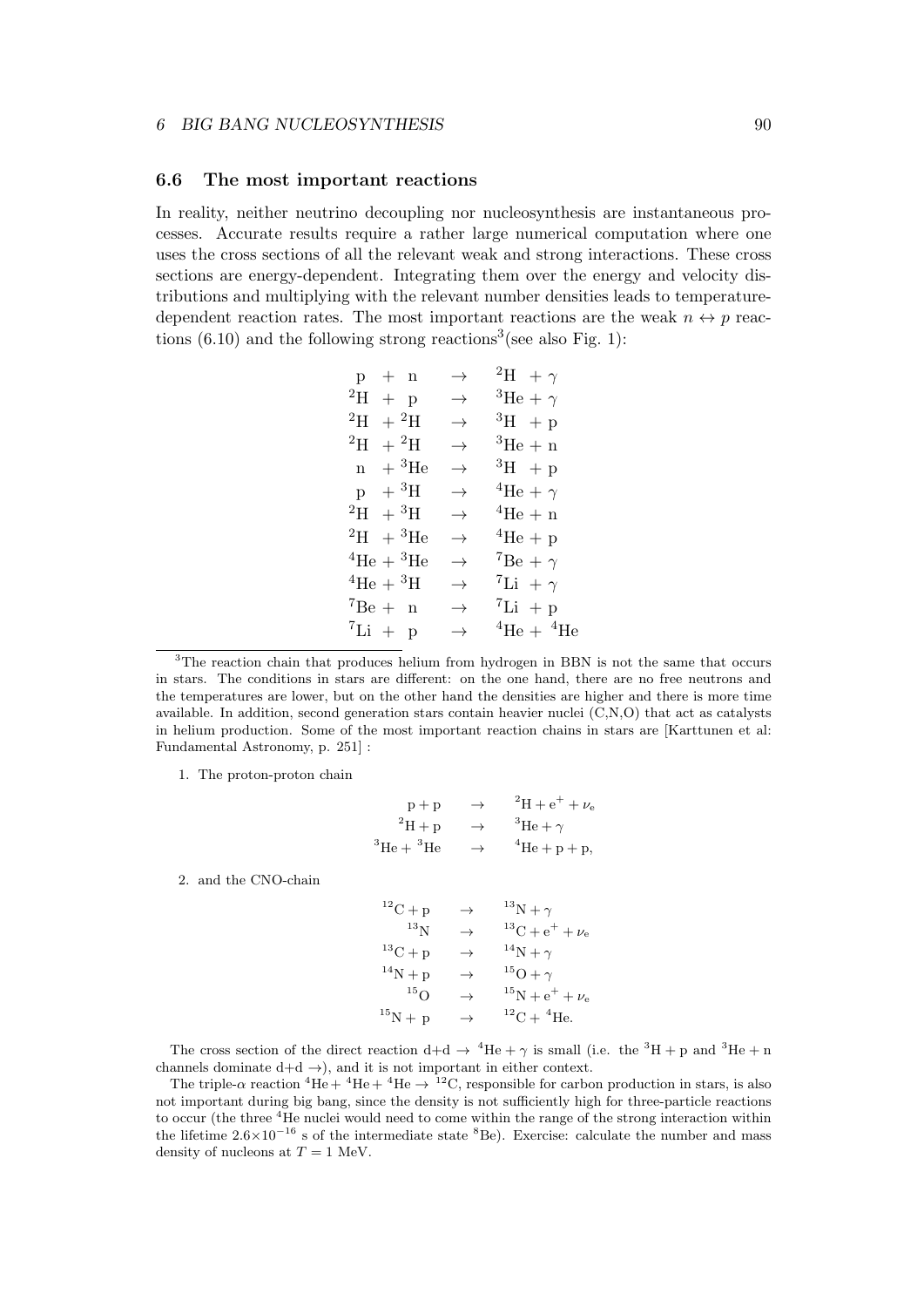#### *6 BIG BANG NUCLEOSYNTHESIS* 91

In principle, all of these nuclear cross sections are determined by just a few parameters in QCD. However, calculating these cross sections from first principles is too difficult in practice. Instead cross sections measured in the laboratory are used. Cross sections of the weak reactions (6.10) are known theoretically (there is one parameter describing the strength of the weak interaction, which is determined experimentally). The relevant reaction rates are now known sufficiently accurately, so that the nuclear abundances produced in BBN (for a given value of *η*) can be calculated with better accuracy than the present abundances can be measured from astronomical observations.

The reaction chain proceeds along stable and long-lived (compared to the nucleosynthesis timescale—minutes) isotopes towards larger mass numbers. At least one of the two incoming nuclei must be an isotope which is abundant during nucleosynthesis, i.e. n, p, <sup>2</sup>H or <sup>4</sup>He. The mass numbers  $A = 5$  and  $A = 8$  form bottlenecks, since they have no stable or long-lived isotopes. The  $A = 5$  bottleneck is crossed with the reactions  ${}^{4}He+{}^{3}He$  and  ${}^{4}He+{}^{3}H$ , which form a small number of <sup>7</sup>Be and <sup>7</sup>Li. Their abundances remain so small that we can ignore the reactions (e.g.  ${}^{7}Be+{}^{4}He \rightarrow {}^{11}C+\gamma$  and  ${}^{7}Li+{}^{4}He \rightarrow {}^{11}B$ ) which cross the  $A=8$  bottleneck. Numerical calculations also show that the production of the other stable lithium isotope,  ${}^{6}$ Li is several orders of magnitude smaller than that of  ${}^{7}$ Li.

Thus BBN produces the isotopes  ${}^{2}H$ ,  ${}^{3}H$ ,  ${}^{3}He$ ,  ${}^{4}He$ ,  ${}^{7}Li$  and  ${}^{7}Be$ . Of these,  ${}^{3}H$ (half life 12.3 a) and <sup>7</sup>Be (53 d) are unstable and decay after nucleosynthesis into <sup>3</sup>He and <sup>7</sup>Li. (Actually, <sup>7</sup>Be becomes <sup>7</sup>Li through electron capture <sup>7</sup>Be +  $e^- \rightarrow {}^7Li + \nu_e$ .)

In the end BBN has produced cosmologically significant (compared to present abundances) amounts of the four isotopes,  ${}^{2}H$ ,  ${}^{3}He$ ,  ${}^{4}He$  and  ${}^{7}Li$  (the fifth isotope  ${}^{1}$ H=p we had already before BBN). Their production in the BBN can be calculated, and there is only one free parameter, the baryon/photon ratio

$$
\eta = \frac{n_{\text{B0}}}{n_{\gamma 0}} = \frac{\Omega_{b0} \rho_{c0}}{m_N n_{\gamma 0}} = \frac{\Omega_{b0}}{m_n n_{\gamma 0}} \frac{3H_0^2}{8\pi G}
$$
  
= 274 × 10<sup>-10</sup>  $\omega_b$  = 1.46 × 10<sup>18</sup>  $\left(\frac{\rho_{b0}}{\text{kgm}^{-3}}\right)$ . (6.23)

Here  $\rho_{b0}$  is the average density of baryonic matter today; recall that  $\omega_b \equiv \Omega_{b0}h^2$ .

# **6.7 BBN as a function of time**

Let us follow nucleosynthesis as a function of time (or temperature). See Fig. 4.3 in Kolb&Turner or Fig. 2 here.

The nuclei  ${}^{2}$ H and  ${}^{3}$ H are intermediate states through which reactions proceed towards <sup>4</sup>He. Therefore their abundance first rises, is highest at the time when <sup>4</sup>He production is fastest, and then falls as baryonic matter ends up in <sup>4</sup>He. <sup>3</sup>He is also an intermediate state, but the main channel from <sup>3</sup>He to <sup>4</sup>He is via <sup>3</sup>He+n $\rightarrow$ <sup>3</sup>H+p , which is extinguished early as the free neutrons are used up. Therefore the abundance of <sup>3</sup>He does not fall the same way as <sup>2</sup>H and <sup>3</sup>H. The abundance of <sup>7</sup>Li also rises at first and then falls via  ${}^{7}\text{Li}+p\rightarrow {}^{4}\text{He}+{}^{4}\text{He}$ . Since  ${}^{4}\text{He}$  has a higher binding energy per nucleon,  $B/A$ , than <sup>7</sup>Li and <sup>7</sup>Be have, these also want to return into <sup>4</sup>He. This does not happen to <sup>7</sup>Be, however, since, just like for  ${}^{3}$ He, the free neutrons needed for the reaction <sup>7</sup>Be+n→<sup>4</sup>He+<sup>4</sup>He have almost disappeared.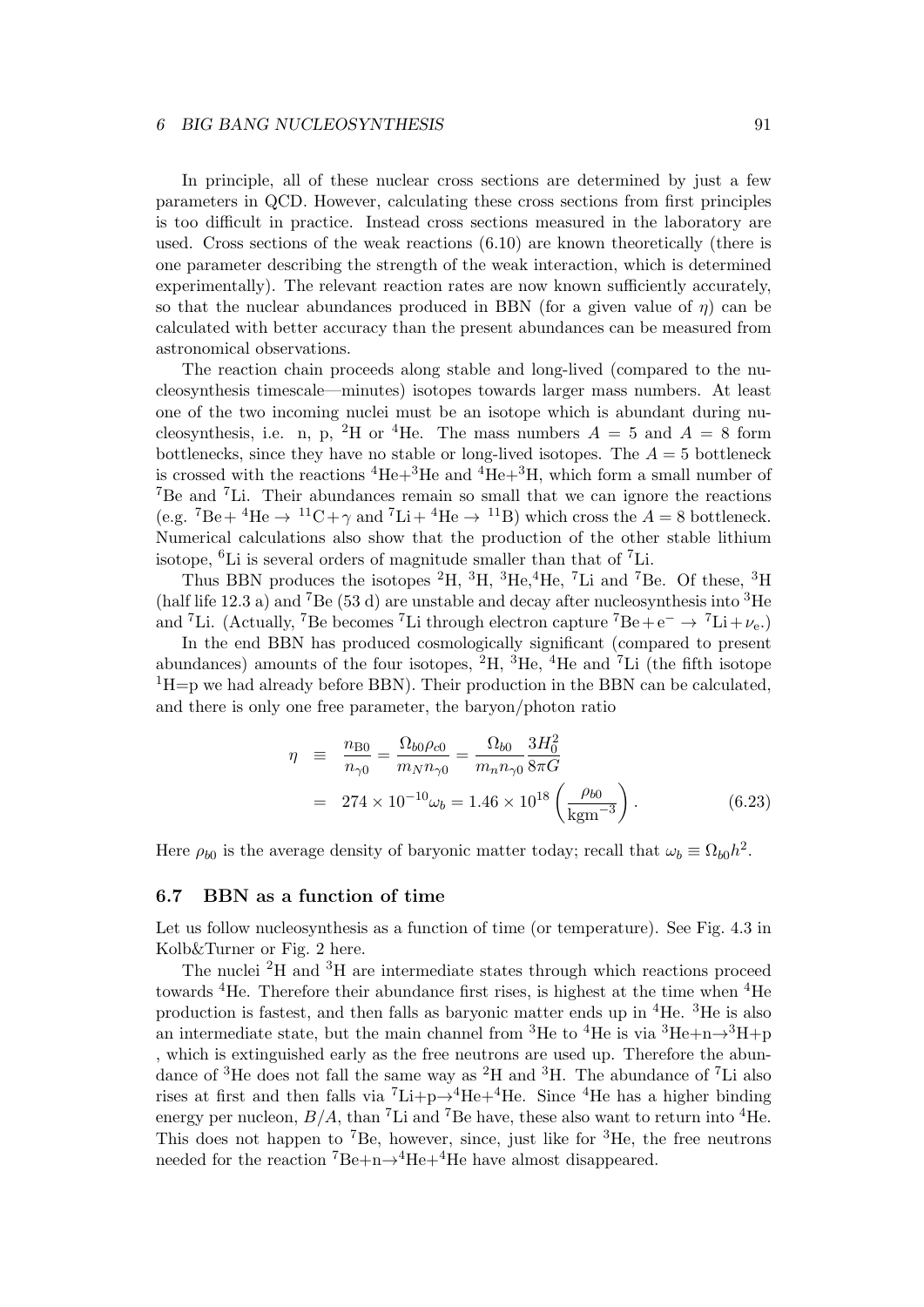

Figure 1: The 12 most important nuclear reactions in big bang nucleosynthesis.



Figure 2: The time evolution of the n, <sup>2</sup>H (written as d) and <sup>4</sup>He abundances during BBN. Notice how the final <sup>4</sup>He abundance is determined by the n abundance before nuclear reactions begin. Only a small part of the neutrons decay or end up in other nuclei. Before becoming <sup>4</sup>He, all neutrons pass through <sup>2</sup>H. To improve the visibility of the deuterium curve, we have plotted it also as multiplied by a factor of 50. The other abundances (except p) remain so low, that to see them the figure should be redrawn in logarithmic scale (see Fig. 4.3 of Kolb&Turner. This Figure is for  $\eta = 6 \times 10^{-10}$ . The time at  $T = (90, 80, 70, 60)$  keV is  $(152, 199, 266, 367)$  s. Thus the action peaks at about  $t = 4$  min.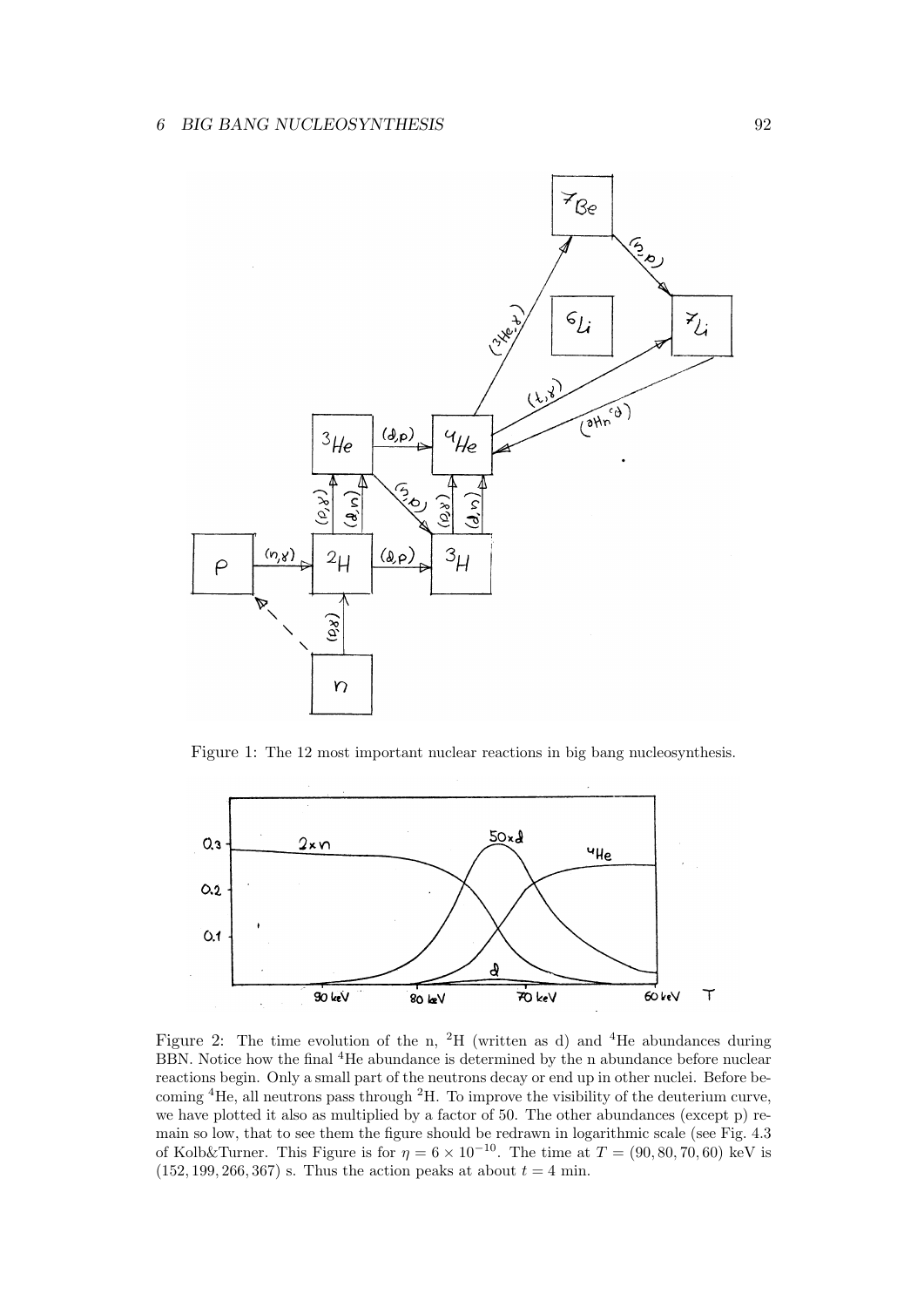|                    | $\mathbf{B}(\text{MeV})$ | $\rm\,B/A$ |
|--------------------|--------------------------|------------|
| $^{2}$ H           | 2.2245                   | 1.11       |
| $^3\mathrm{H}$     | 8.4820                   | 2.83       |
| ${}^{3}$ He        | 7.7186                   | 2.57       |
| $^{4}$ He          | 28.2970                  | 7.07       |
| ${}^{6}$ Li        | 31.9965                  | $5.33\,$   |
| ${}^{7}$ Li        | 39.2460                  | 5.61       |
| 7Be                | 37.6026                  | 5.37       |
| $^{12}$ C          | 92.1631                  | 7.68       |
| $^{56}\mathrm{Fe}$ | 492.2623                 | 8.79       |
|                    |                          |            |

# **6.8 Primordial abundances as a function of the baryon-to-photon ratio**

Let us consider BBN as a function of  $\eta$  (see figure 3). The greater is  $\eta$ , the higher is the number density of nucleons. The reaction rates are faster and the nucleosynthesis can proceed further. This mean that a smaller fraction of "intermediate nuclei", <sup>2</sup>H,  ${}^{3}$ H, and <sup>7</sup>Li are left over— the burning of nuclear matter into  ${}^{4}$ He is "cleaner". Also the <sup>3</sup>He production falls with increasing *η*. However, <sup>7</sup>Be production increases with  $\eta$ . In the figure we have plotted the final BBN yields, so that <sup>3</sup>He is the sum of <sup>3</sup>He and <sup>3</sup>H, and <sup>7</sup>Li is the sum of <sup>7</sup>Li and <sup>7</sup>Be. The complicated shape of the <sup>7</sup>Li(*η*) curve is due to these two contributions: 1) For small *η* we get lots of "direct" <sup>7</sup>Li, whereas 2) for large  $\eta$  there is very little "direct" <sup>7</sup>Li left, but a lot of <sup>7</sup>Be is produced. In the middle, at  $\eta \sim 3 \times 10^{-10}$ , there is a minimum of <sup>7</sup>Li production where neither way is very effective.

The <sup>4</sup>He production increases with  $\eta$ , since for higher density nucleosynthesis begins earlier, when there are more neutrons left.

## **6.9 Comparison with observations**

Abundances of the various isotopes calculated from BBN can be compared to the observed abundances. This is one of the most important tests of the big bang theory. A good agreement is obtained for *η* in the range  $\eta = 6-7 \times 10^{-10}$ . This was, in fact, the best method to estimate the amount of ordinary matter in the universe, until the advent of precise cosmic microwave (CMB) anisotropy data in 2003, from the WMAP satellite<sup>4</sup>. The comparison of calculated abundances with observed abundances is complicated by *chemical evolution*. BBN gives the *primordial* abundances of the isotopes. The first stars form with this element composition. In stars, further fusion reactions take place and the composition of the star changes with time. Towards the end of its life, the star ejects its outer parts into interstellar space, and the processed material mixes with primordial material. The next generation of stars forms from this mixed material, and so on.

The observations of present abundances are based on spectra of interstellar clouds and stellar surfaces. To obtain the primordial abundances from the present abun-

<sup>&</sup>lt;sup>4</sup>Many cosmological parameters can be estimated from the CMB anisotropy. The current best CMB estimate is from the Planck satellite,  $100\omega_b = 2.24 \pm 0.01$ , corresponding to  $\eta = (6.14 \pm 0.01)$  $0.027$ ) × 10<sup>-10</sup> [2].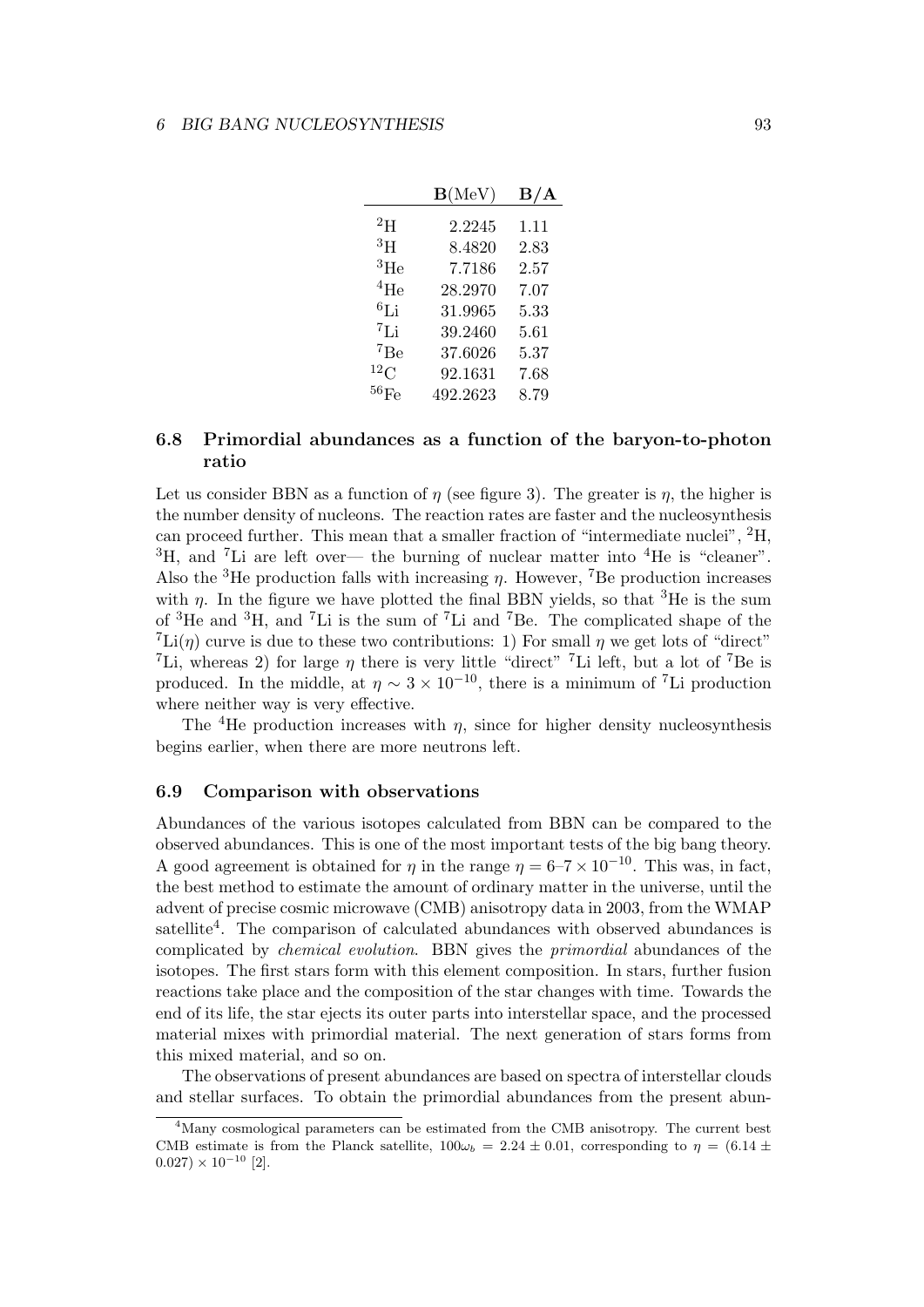

Figure 3: The primordial abundances of the light elements as a function of  $\eta$ . For <sup>4</sup>He we give the mass fraction, for  $D = {}^{2}H$ ,  ${}^{3}He$ , and  ${}^{7}Li$  the number ratio to  $H = {}^{1}H$ , i.e.,  $n_{i}/n_{H}$ .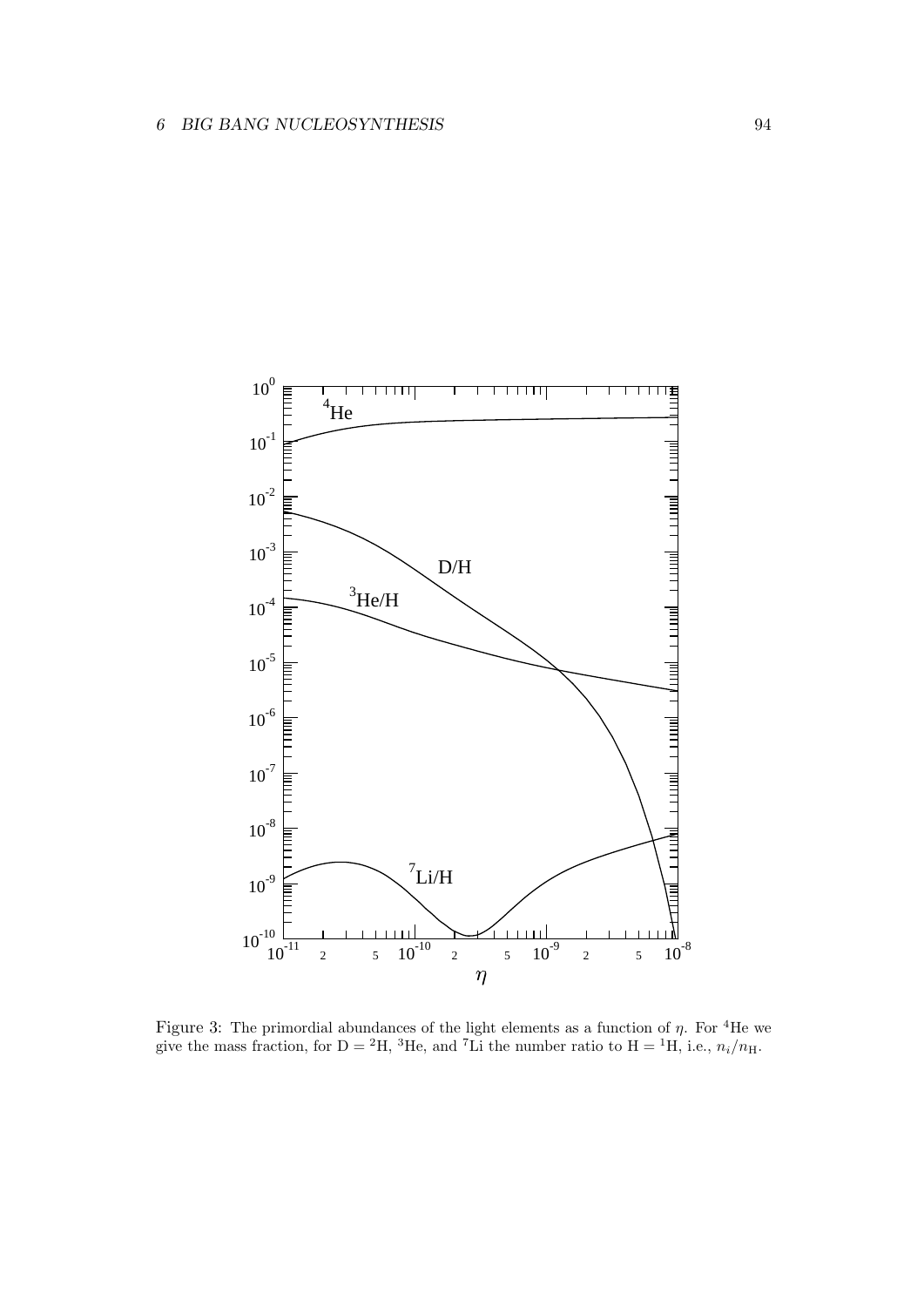dances the effect of chemical evolution has to be estimated. Since  ${}^{2}H$  is so fragile (its binding energy is so low), there is hardly any  ${}^{2}H$  production in stars, rather any pre-existing  ${}^{2}H$  is destroyed early on in stars. Therefore any interstellar  ${}^{2}H$  is primordial. The smaller the fraction of processed material in an interstellar cloud, the higher its <sup>2</sup>H abundance should be. Thus all observed <sup>2</sup>H abundances are lower limits to the primordial <sup>2</sup>H abundance<sup>5</sup>. Conversely, stellar production increases the <sup>4</sup>He abundance. Thus all <sup>4</sup>He observations are upper limits to the primordial  ${}^{4}$ He. Moreover, stellar processing produces heavier elements, e.g. C, N, O, which are not produced in BBN. Their abundance varies a lot from place to place, giving a measure of how much chemical evolution has happened in various parts of the universe. Plotting <sup>4</sup>He vs. these heavier elements, we can extrapolate the <sup>4</sup>He abundance to zero chemical evolution to obtain the primordial abundance. Since <sup>3</sup>He and <sup>7</sup>Li are both produced and destroyed in stellar processing, it is more difficult to make estimates of their primordial abundances based on observed present abundances.

There are two clear qualitative signatures of big bang nucleosynthesis in the present universe:

- 1. All stars and gas clouds observed contain at least  $23\%$  <sup>4</sup>He. If all <sup>4</sup>He had been produced in stars, we would see similar variations in the <sup>4</sup>He abundance as we see for the other elements, such for C, N, and O, with some regions containing just a few  $\%$  or even less <sup>4</sup>He. This universal minimum amount of <sup>4</sup>He signifies primordial abundance produced when matter in the universe was uniform.
- 2. The existence of significant amounts of  ${}^{2}H$  in the universe is a sign of BBN, since there are no known astrophysical sources of large amounts of  ${}^{2}H$ .

The observed abundances of the BBN isotopes,  ${}^{2}H$ ,  ${}^{3}He$  and  ${}^{4}He$  indicate the range  $\eta = 5.8 - 6.6 \times 10^{-10}$  (95% C.L.), whereas <sup>7</sup>Li prefers smaller values at over 5  $\sigma$  [1]. Measurements of each isotope are subject to different systematical errors, and the convergence of three out of four of them to a narrow range strongly supports it as the correct one. Furthermore, this range agrees with the baryon-to-photon ratio *η* at the time of last scattering determined from the CMB. There is a problem with the <sup>7</sup>Li abundance – this may be a hint of new particle physics that would deplete Lithium, or it may simply indicate poorly understood stellar astrophysics (the abundance is determined from measurements of old stars). Fig. 4 illustrates these issues.

The 95% C.L. range  $\eta = 5.7 - 6.7 \times 10^{-10}$  corresponds to 0.021  $\leq \omega_b \leq 0.025$ . With  $h = 0.7$ , we get

$$
\Omega_{b0} = 0.04 \dots 0.05 \tag{6.24}
$$

This is much less than cosmological estimates for  $\Omega_{m0}$ . Therefore most of the matter in the universe is non-baryonic. In the next chapter, we will discuss this non-baryonic dark matter.

<sup>&</sup>lt;sup>5</sup>This does not apply to sites which have been enriched in <sup>2</sup>H due to separation of <sup>2</sup>H from <sup>1</sup>H. Deuterium binds into molecules more easily than ordinary hydrogen. Since deuterium is heavier than ordinary hydrogen, deuterium and molecules involving deuterium have lower thermal velocities and do not escape from gravity as easily. Thus planets tend to have high deuterium-to-hydrogen ratios.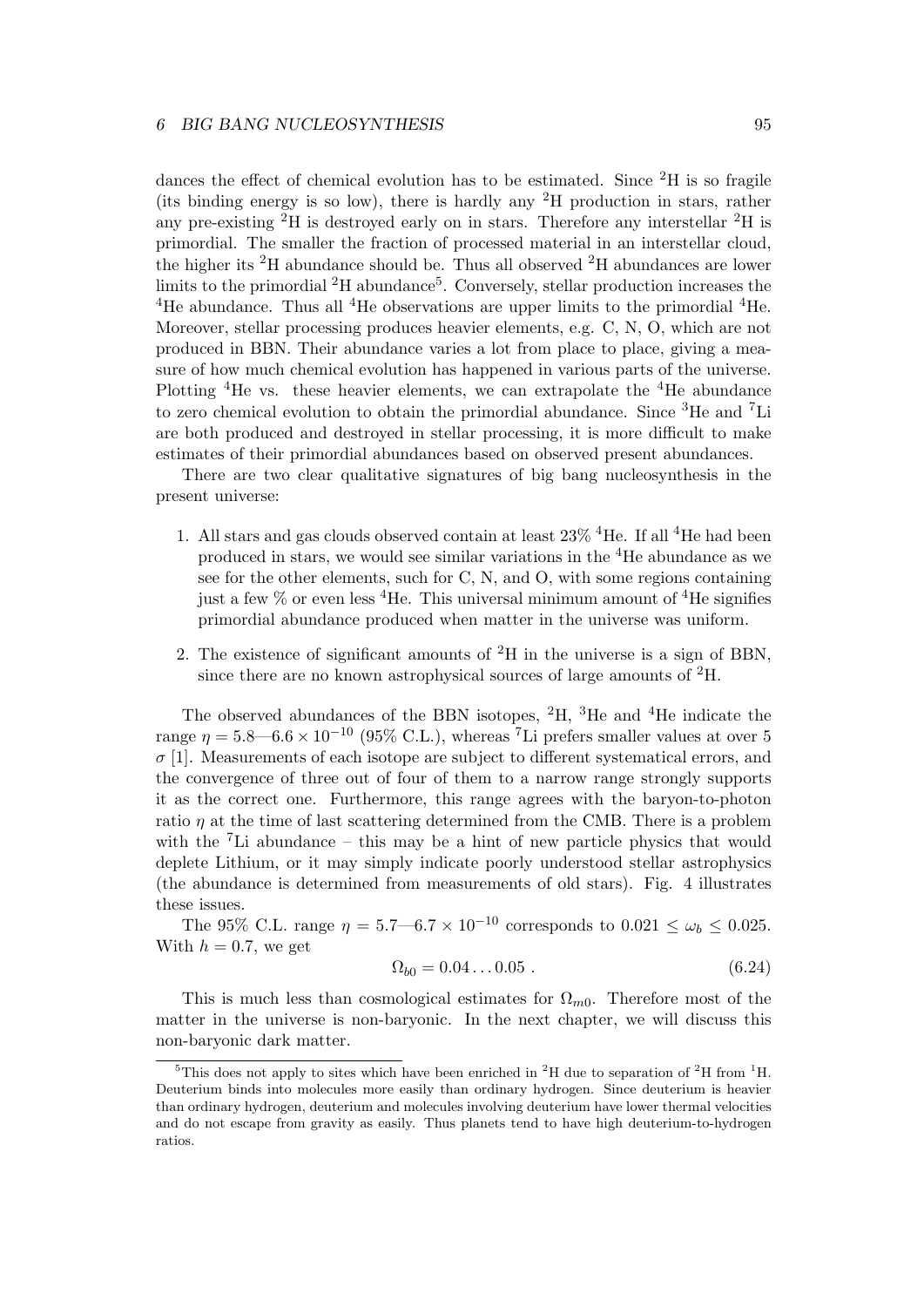

Figure 4: The abundances of <sup>4</sup>He, D, <sup>3</sup>He and <sup>7</sup>Li and the range of  $\eta_{10} \equiv 10^{10} \eta$  determined from BBN (yellow boxes) and the the CMB (blue strip) [1]. Both the BBN and CMB ranges are 95% C.L..